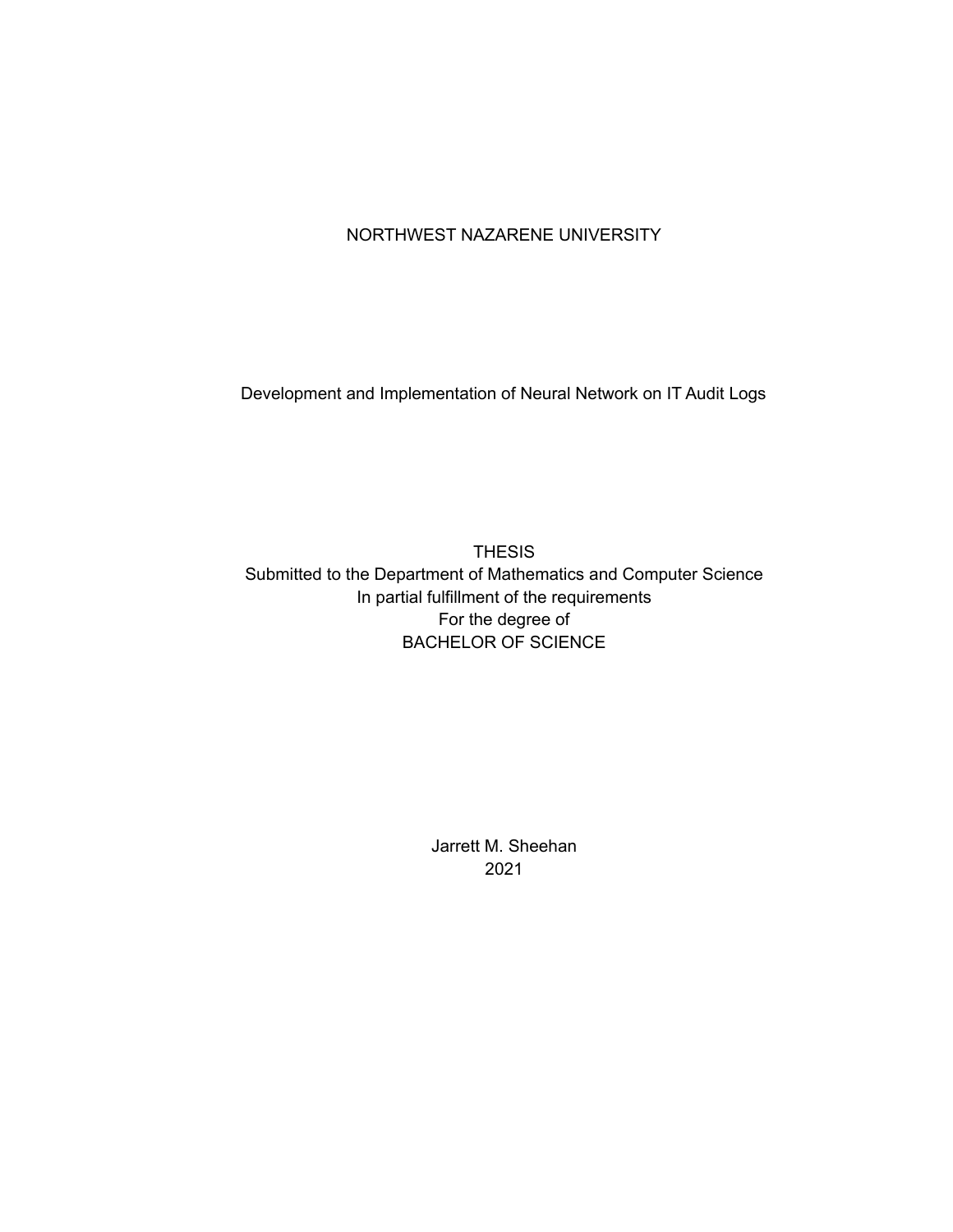# **THESIS** Submitted to the Department of Mathematics and Computer Science In partial fulfillment of the requirements For the degree of **BACHELOR OF SCIENCE**

by Jarrett M. Sheehan 2021

Development and Implementation of Neural Network on IT Audit Logs

Author:

Jarrett Sheehan

Jarrett Sheehan

Approved:

Kwiw S

Dr. Kevin McCarty, Department of Mathematics and Computer Science Faculty Advisor

Approved:

Christopher Lloyd

Christopher Lloyd Second Reader, Operations Manager of Information Technology NNU ITS

Approved:

<u>Barry Myers</u>

Barry L. Myers, Ph.D., Chair, Department of Mathematics & Computer Science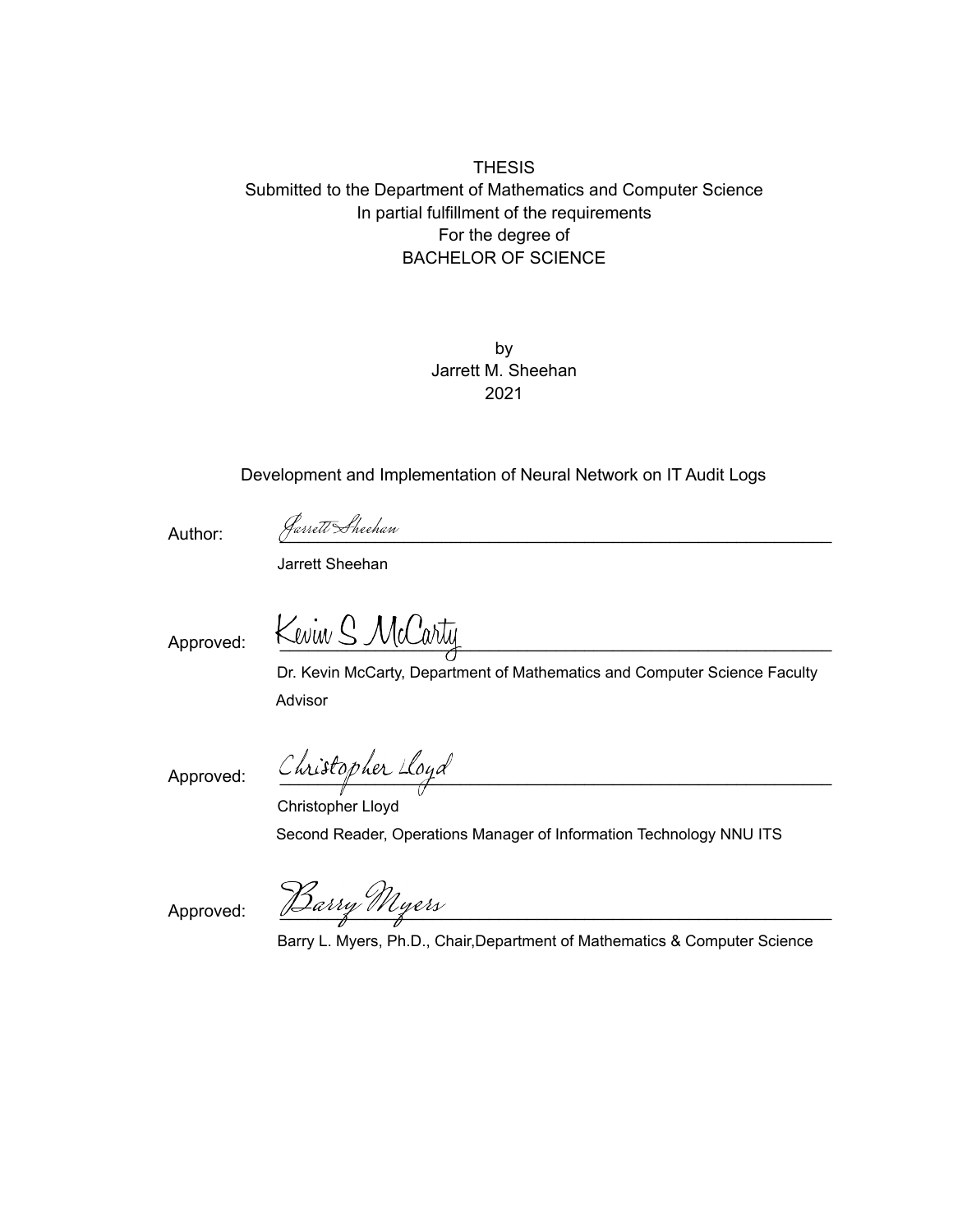## **ABSTRACT**

Application developed to detect anomalies from data generated by a network.

SHEEHAN, JARRETT (Department of Mathematics and Computer Science), MCCARTY, DR. KEVIN (Department of Mathematics and Computer Science)

Companies now are constantly flooded with data. Things such as breaches can get lost in that data flow and without an appropriate solution it could cause a breach to go unnoticed for up to six months. Northwest Nazarene University alone generates two gigabytes of data per day. One solution to this problem can be hiring people to sift through these logs manually. However, that process could take three people working full time to keep up with that flow of data. This project intends to train a neural network to automatically parse through the network logs and notify the network team of any anomaly it comes across.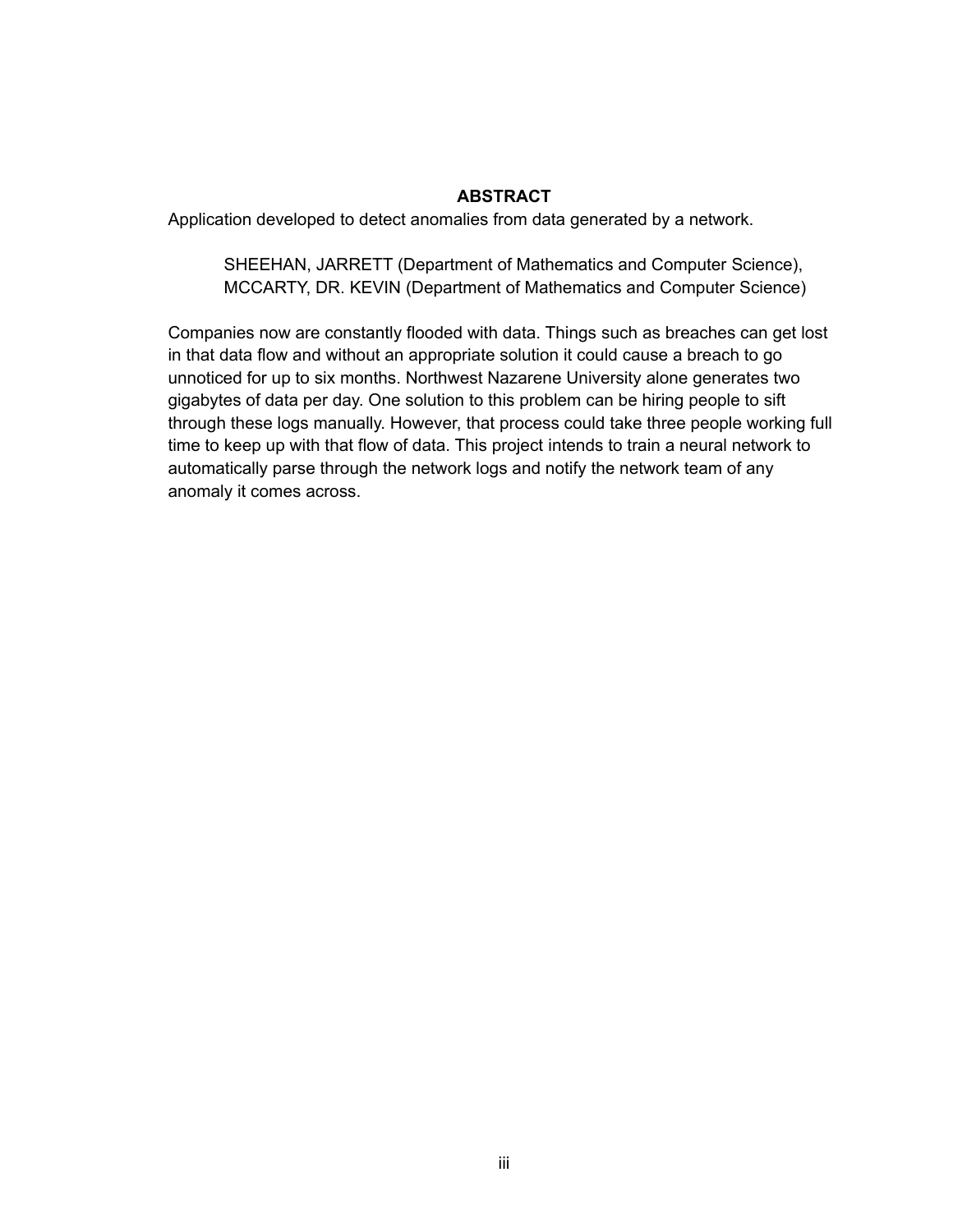### **Acknowledgments**

I would like to thank my parents for the constant patience and support during the stressful times I spent working on this project. I would also like to thank Marshall Schultz from Northwest Nazarene University's IT Network Operations Team, working with me to get me all of the data I needed to train my neural network, especially during one of the most frantic times the network department has seen. Thirdly I want to thank Robert White and Gabriel Johnson for being my rubber duckies while I was struggling to get aspects of my project to work. Lastly, I would like Dr. Kevin McCarty for the guidance and instruction on this project.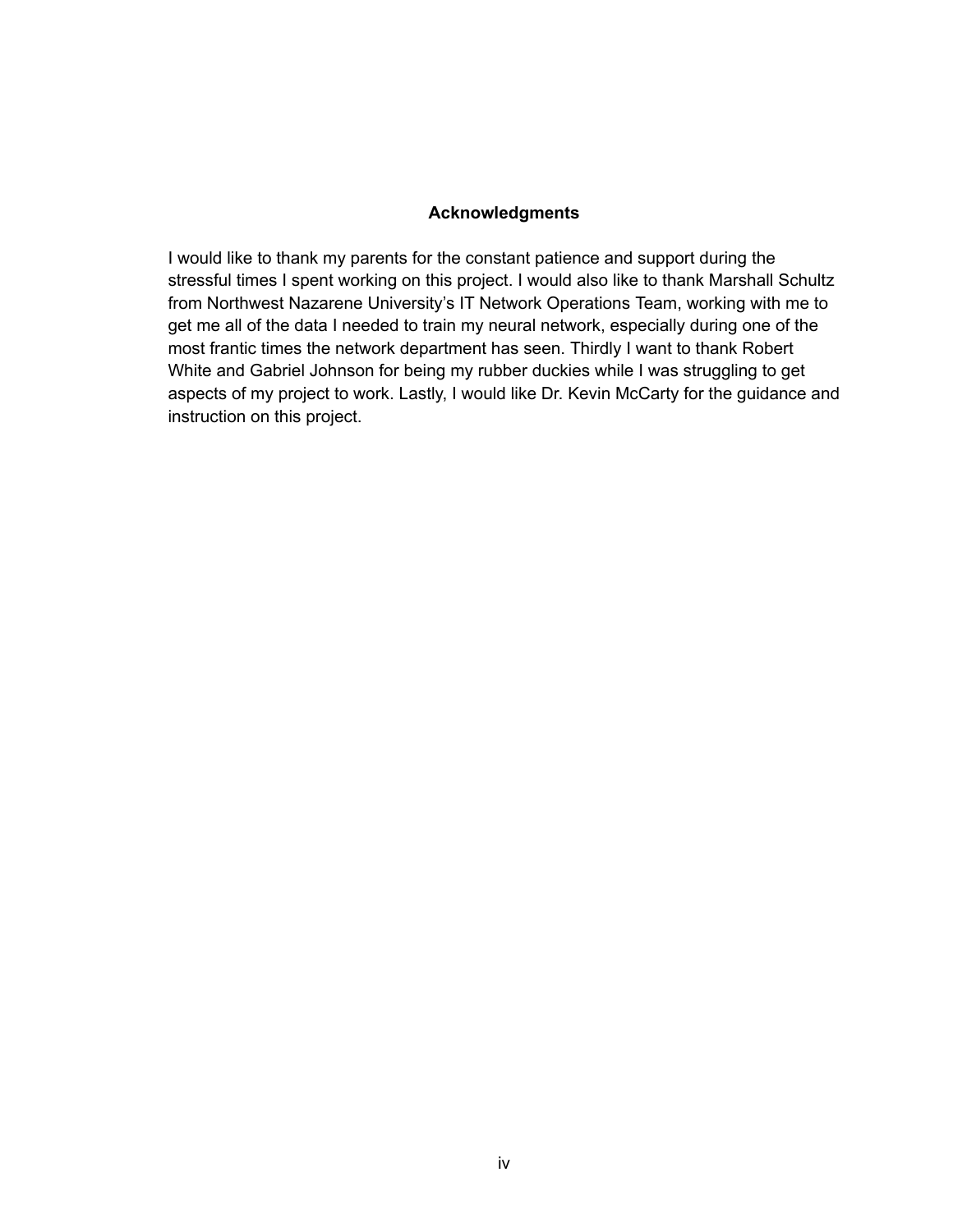# **Table of Contents**

| ii           |
|--------------|
| iii          |
| iv           |
| v            |
| v            |
| 1            |
| $\mathbf{2}$ |
| 3            |
| 8            |
| 8            |
| 8            |
| 10           |

# **Table of Figures**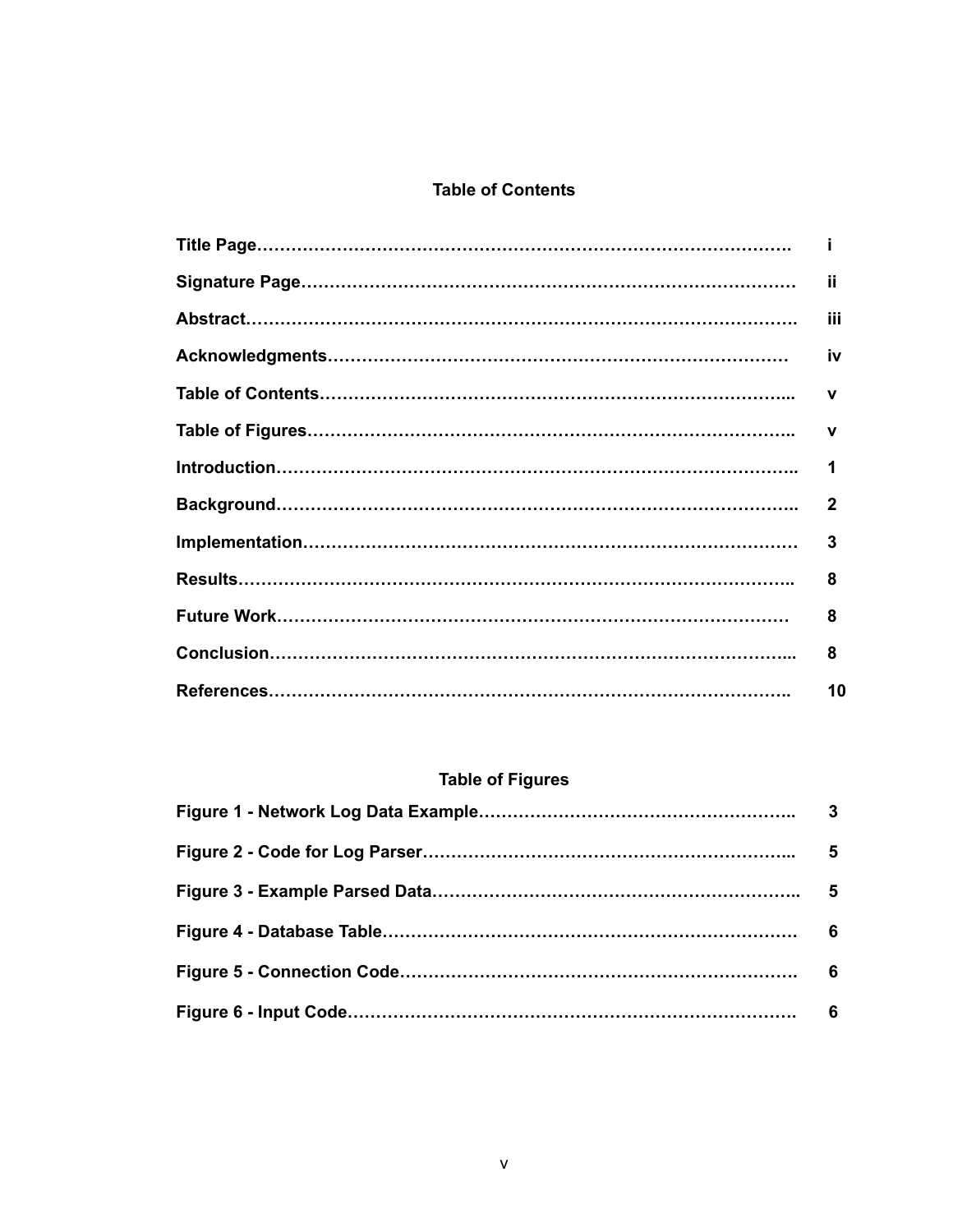#### **Introduction**

Cyber Security is one of the most important industries today. This is because every day governments, businesses, and people are being targeted by attackers. In 2019 the Maryland Department of Labor was breached<sup>1</sup>, and the names and social security numbers of 78,000 people were taken by the attackers. The year before an exploit in Facebook's code caused 50 million user accounts to be compromised. Again, it is not just large businesses and governments, but people too being targeted. People are falling for phishing scams leading their bank account details to be exposed or causing ransomware to be installed on their computers. By this year it is expected that specialists covering Cyber Security will be predicting within five years, spending at over 10.5 trillion dollars annually<sup>2</sup>. Security specialists need all the help that they can get as, in most cases, it can take up to 6 months to detect that a breach has occurred. This is due to the immense amount of log files that are generated in a given network. Northwest Nazarene University alone generates about 2 gigabytes of data per day in log files. To physically parse through this amount of data, it would take three men working eight hours a day to keep up with the data flow. So oftentimes the logs are ignored until something goes wrong, causing a worker to go through those logs until they find where things went wrong. This is too much data for someone to reasonably sort through.

#### **Background**

In the past people have used neural networks to sort through this data and find an anomaly before it leads to something worse. A neural network is a series of

<sup>&</sup>lt;sup>1</sup> "Response to Recent Cybersecurity Incident - Maryland Department ...." https://www.dllr.state.md.us/datahotline/. Accessed 6 May. 2021.

<sup>&</sup>lt;sup>2</sup> "Cybercrime To Cost The World \$10.5 Trillion Annually By 2025." 21 Feb. 2021, https://cybersecurityventures.com/hackerpocalypse-cybercrime-report-2016/. Accessed 6 May. 2021.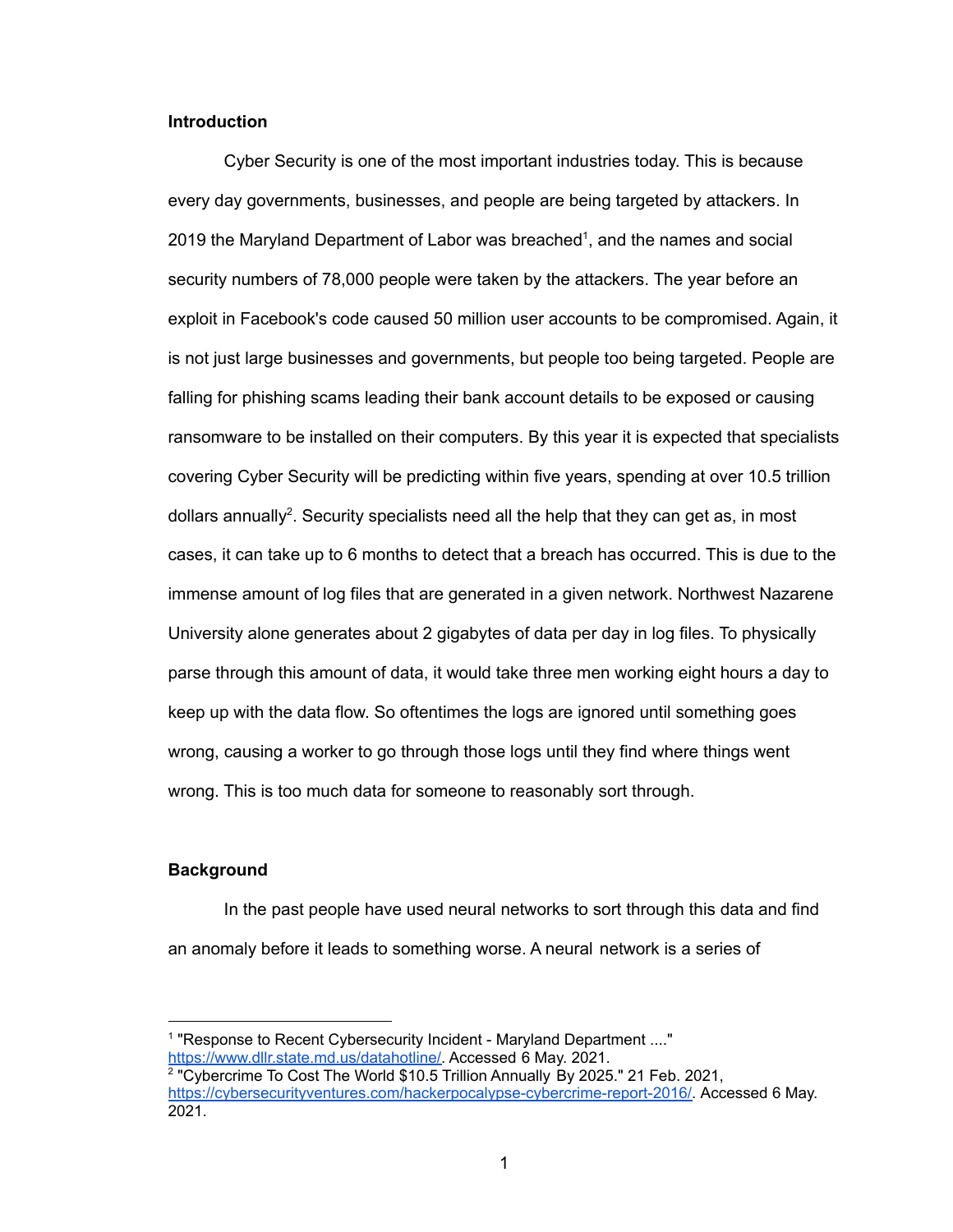algorithms that endeavors to recognize underlying relationships in a set of data through a process that mimics the way the human brain operates. These can be trained on data that has been pre-determined to be "clean" or free from anomalies. An anomaly is something that deviates from the given set. For example if you have a set of numbers and they all range from one to ten and inside that set is a number of three hundred. That three hundred would classify as an anomaly. Tensorflow is also commonly used, as a platform, when creating a model for a neural network. Tensorflow is an open-source library created by Google's Brain team and it was built to implement machine learning and neural network models.

#### Implementation

In this project, several steps had to be taken. The first step in any project is research. The research ended up taking quite a long time, as the majority of this project were processes and programs that I was not familiar with. Several decisions were made in this step that were carried throughout the project. The first decision was deciding on what programming language the neural network would be made in. This project would not be made entirely from the ground up, only trained from an already built framework. Given the purpose of this project, there are only two programming languages commonly used in training neural networks, R and Python. Python was the easy choice for language, as R is mostly a language for computing statistics and is extremely inconsistent as far as algorithm implementation goes as each algorithm made in R is highly specialized for its given task. Several defining features went into the choice for Python but one of the main features was the number of imported libraries contained in the programming language.

 $\overline{2}$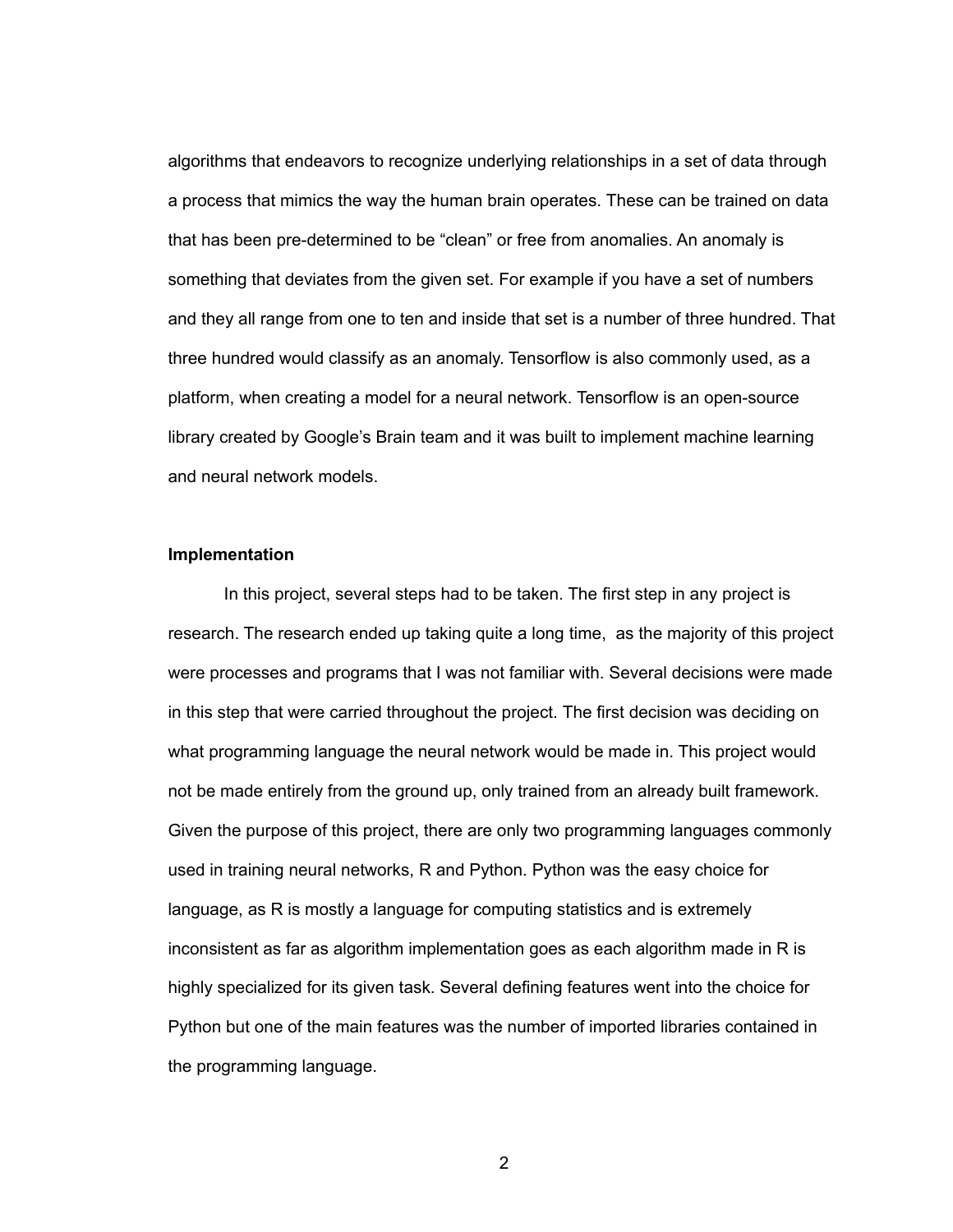The second step in this project was creating the metadata used in the development of the parser and the neural network. A total of nine gigabytes of logs were obtained from NNU's IT Network Operations Team. From that data, a consistent formula for how the data is broken up was created.



Several consistencies were found in the logs that helped break it up into portions. The data was broken up into four parts: date and time, network server, the service, and the service action.

The third part of this project was building out the parser. Taking the metadata that was formed by the logs a parsing program was created in Java using the IDE Intellij. Java was chosen because building the parser-based on the indexOf() function was an extremely simple solution as the parsed data would not need to be saved, but immediately printed or put into a database. The indexOf() method stores a character value or a substring. In this project frequently used identifiers were marked down. For example at the end of every date and time string in the network logs was "-6:00". This was determined to be the time zone of the servers and was used to mark the end of the date and time string. The parser would then search the line for the first mention of "-06:00" and store the location as a single number. The same process was followed for indexing where the data for the server was stored and service were stored. Inside the logs, the server name always ended with ".nnu" and the service name always ended with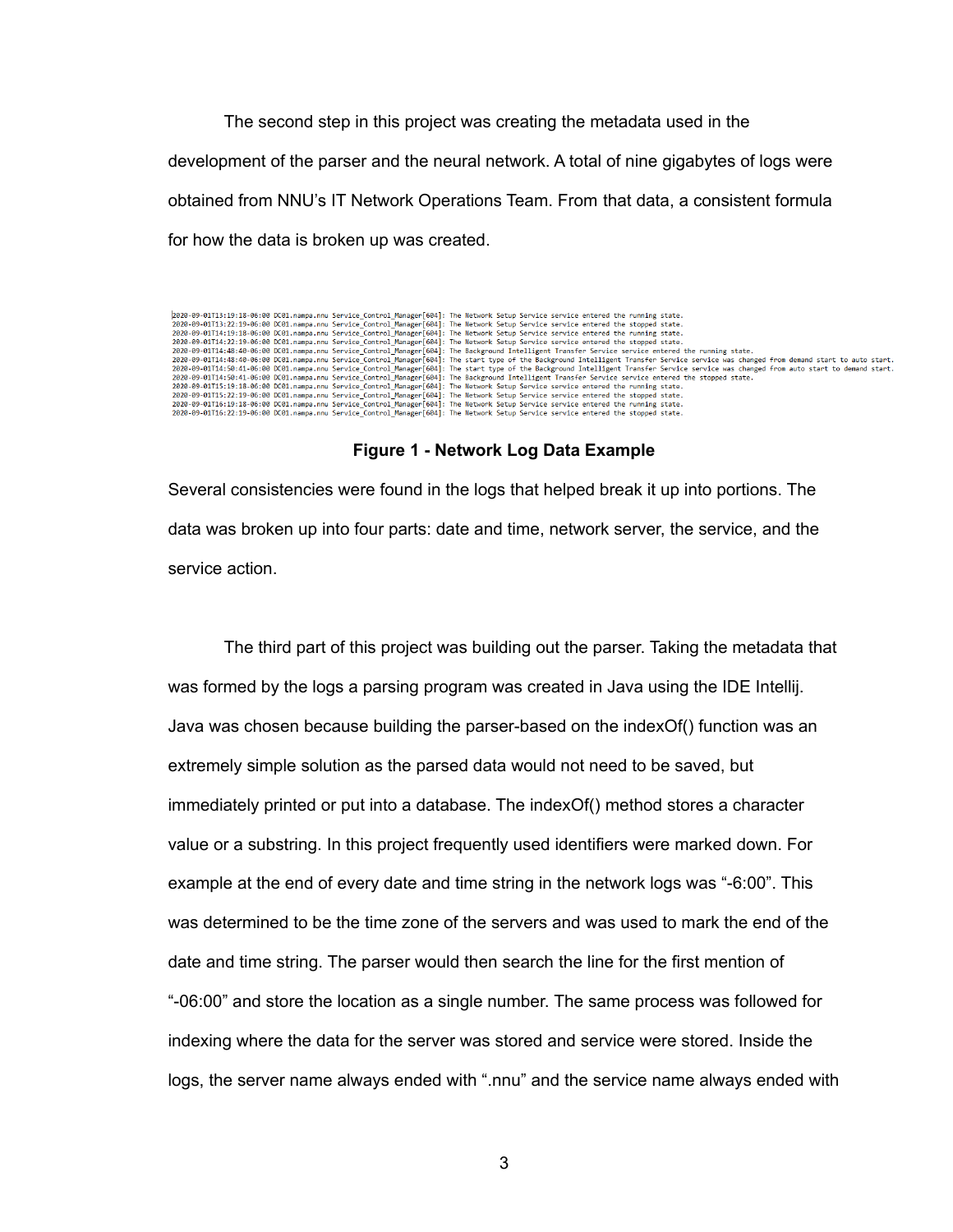"]: ". This information was stored and when run the parser would index the location of those identifiers. The next step for the parser was to break up the date and time. As the date and time had a standardized output it was fairly easy to develop the process. A substring was created for both pieces of metadata, where the date always went from character 0 to character 10 and time started at character 12 and went to character 19. This was the same for every log. Using the indexes created, more substrings were created.

When creating a substring it was important to understand that when indexing it will always take the location of the first character in your saved string. So when a specific substring is being created the length of the indexed string must be added to the index to start the substring at the end. Also, in some cases, it was necessary to add one to the end as there would always be a space between certain pieces of data. For example, when parsing out the server's substring, the index of the time zone would be taken, having the length plus one being added to it, allowing the substring to start right where it needs to. Then the index for the server is called adding the length of the server's index, allowing the substring to contain the entire piece of metadata. Shown below are Figure 2 and Figure 3. Figures 2 is the code that was made to parse all of the data. Figure 3 is a sample of what the code would output when run.

 $\overline{4}$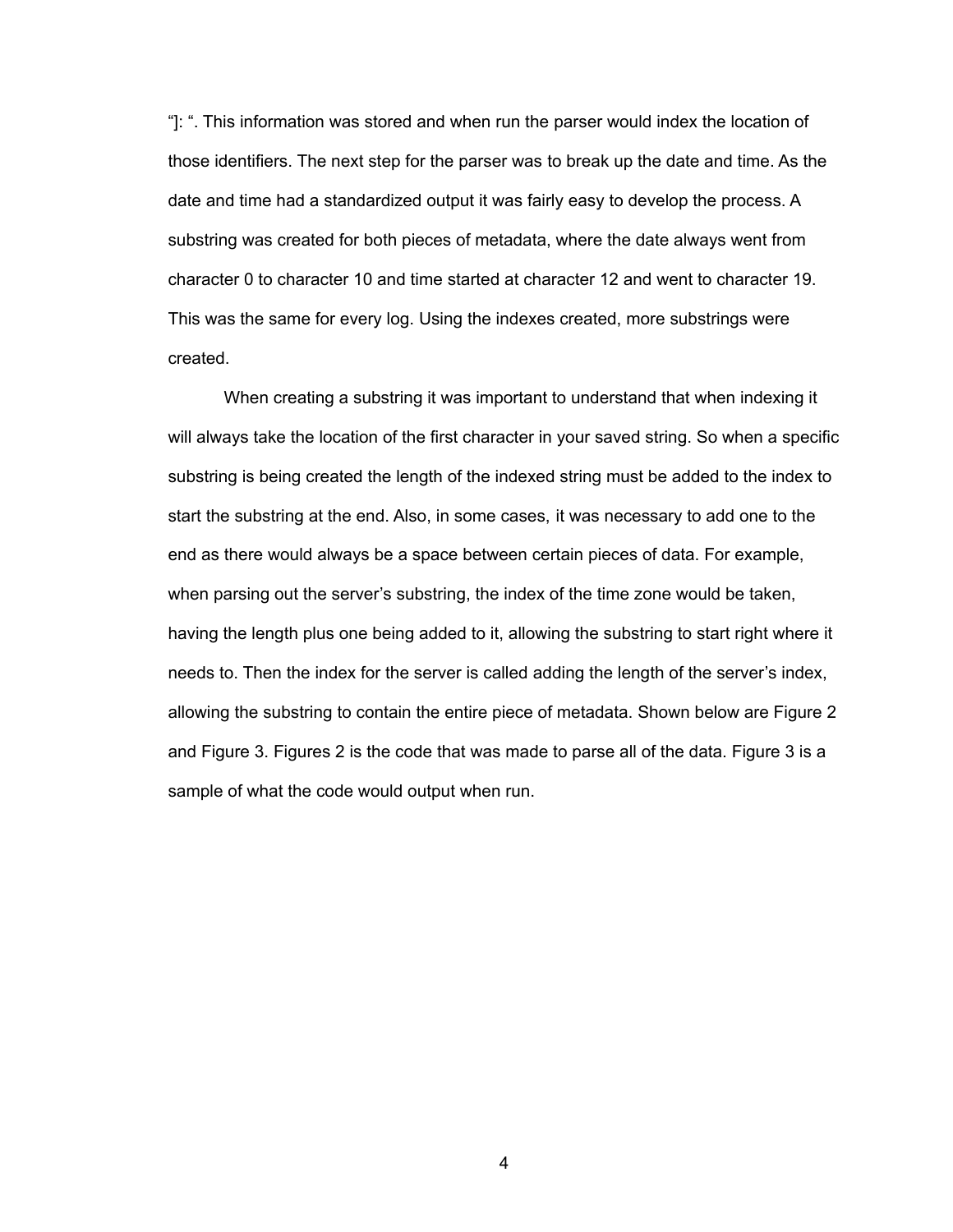

Figure 2 - Code for Log Parser

```
Date - 2020-09-01
Time - 13:19:18Server - DC01.nampa.nnu
Service - Service_Control_Manager[604]
Action - The Network Setup Service service entered the running state.
```
## **Figure 3 - Example Parsed Data**

The fourth step of this project was to build out the database. The database was built from Microsoft SQL Server Management Studio. The database houses a table and inside that table is a set of five columns. Each column for the table represents the parsed data from the logs.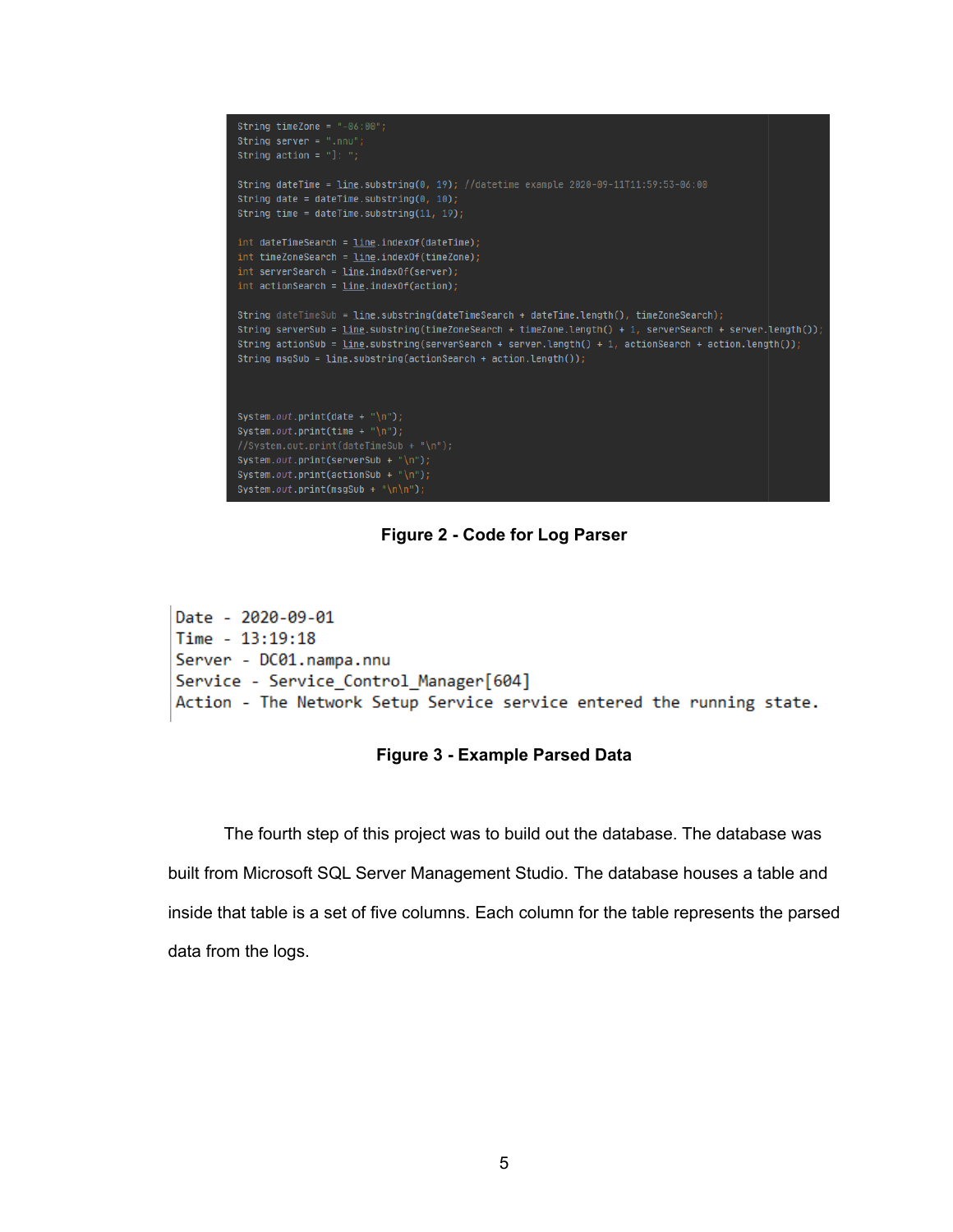

**Figure 4 - Database Table** 

The fifth step was adding the ability to input data into the database that was created using the parser. The parser connects to the database through Java's SQL Development Kit. This allows someone to connect to a SQL database through a given Java IDE and create commands also known as stored procedures inside the Java code. The main function of this code was to create a connection, then create a stored procedure that stored the data that was parsed.



**Figure 5 - Connection Code** 



**Figure 6 - Input Code**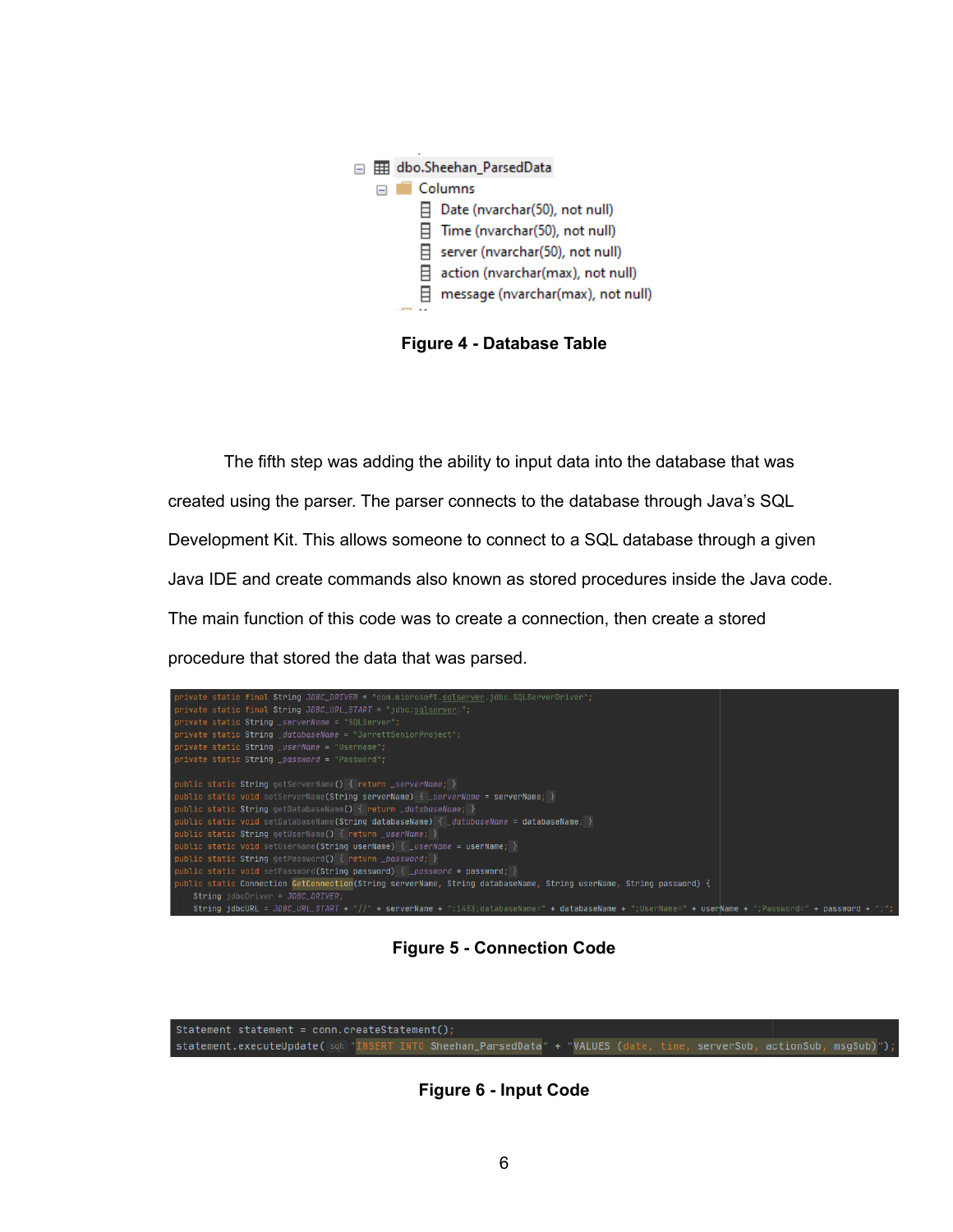The sixth step was setting up the neural network and training it. Due to the research performed, TensorFlow is the best platform available to train a neural network. TensorFlow being open-sourced allows it to be changed to fit whatever purpose someone will need. Since there will be complex computations taking place, having a platform that can utilize the resources appropriately and efficiently is also important. Now that a platform was chosen the next step was to find the best model for machine learning. An autoencoder became the choice after research. An autoencoder (AE) is a model that takes data that has already been determined to not include any outliers and tries to replicate that data by following a list of attributes that it creates. It does this by encoding the data or compressing it down to a bottleneck. Once the data is compressed into the bottleneck it reconstructs that data, decoding the compressed data. Once an AE is built and trained it will know what the "good" data looks like, having built a model based on that data. The model can now be compared to data that could be "good" or "bad" and the neural network will be able to pick out anomalies that may present themselves. Seldon's variational autoencoder (VAE) became the specific choice to train the model for this project with. A VAE is a type of autoencoder that instead of having the encoder output a single output, outputs two. One output is a median value and the other output is a standard deviation. This provides a wider range of values that can be compared to new data. This is important as the data taken from the network logs has a wide range of what classifies as normal, as it would be trained based on several different servers. Seldon's VAE was chosen specifically because they have already made a lot of the code necessary to build a neural network.

 $\overline{7}$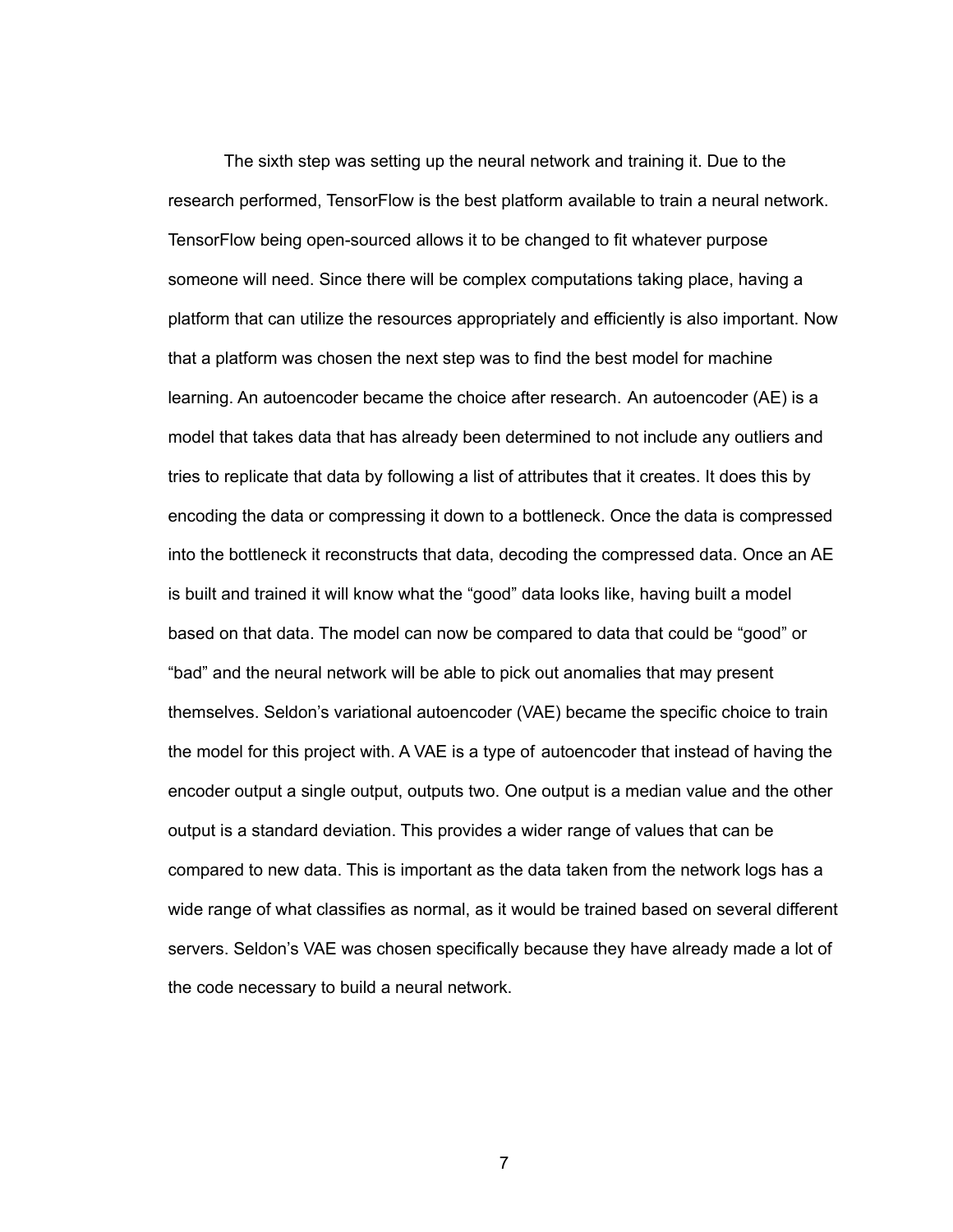#### **Results**

I was able to build an efficient parser to break up the data from logs and this parser is capable of uploading the parsed data to a database where it could later be pulled and tested against the model. The parser was able to break down the nine gigabytes of data in roughly seven minutes, that means the parser is far efficient enough to handle a steady stream of data coming from the network. Due to time constraints I wasn't able to complete the neural network, but the amount of work done and research done will serve as a jumping off point for a later project down the road.

#### **Future Work**

Two future steps can be taken from this project. The first step is the construction of the neural network. The second step that can be taken is building an alert for the network team so that when the neural network detects an anomaly it can send off a message specifying the server and the service that is sending anomalies.

#### **Conclusion**

The Network Operations Team provided a large dataset for training and parsing. I was able to build a parser and upload the results into a database and that parser is capable of handling the daily flow of data. Unfortunately I ran into difficulties along the way, such as not being able to connect my parser to the database I had built to upload the data and not completing the neural network due to time. Programming the parser and the ability to add to a database grew my knowledge of Java and programming immensely. Since much of this project was me working by myself it taught me a lot about self-motivation and pushed me to keep trying despite how difficult the task may have seemed. There are many research techniques that I learned while progressing in the project I would not have learned otherwise. Such as figuring out what is most important

8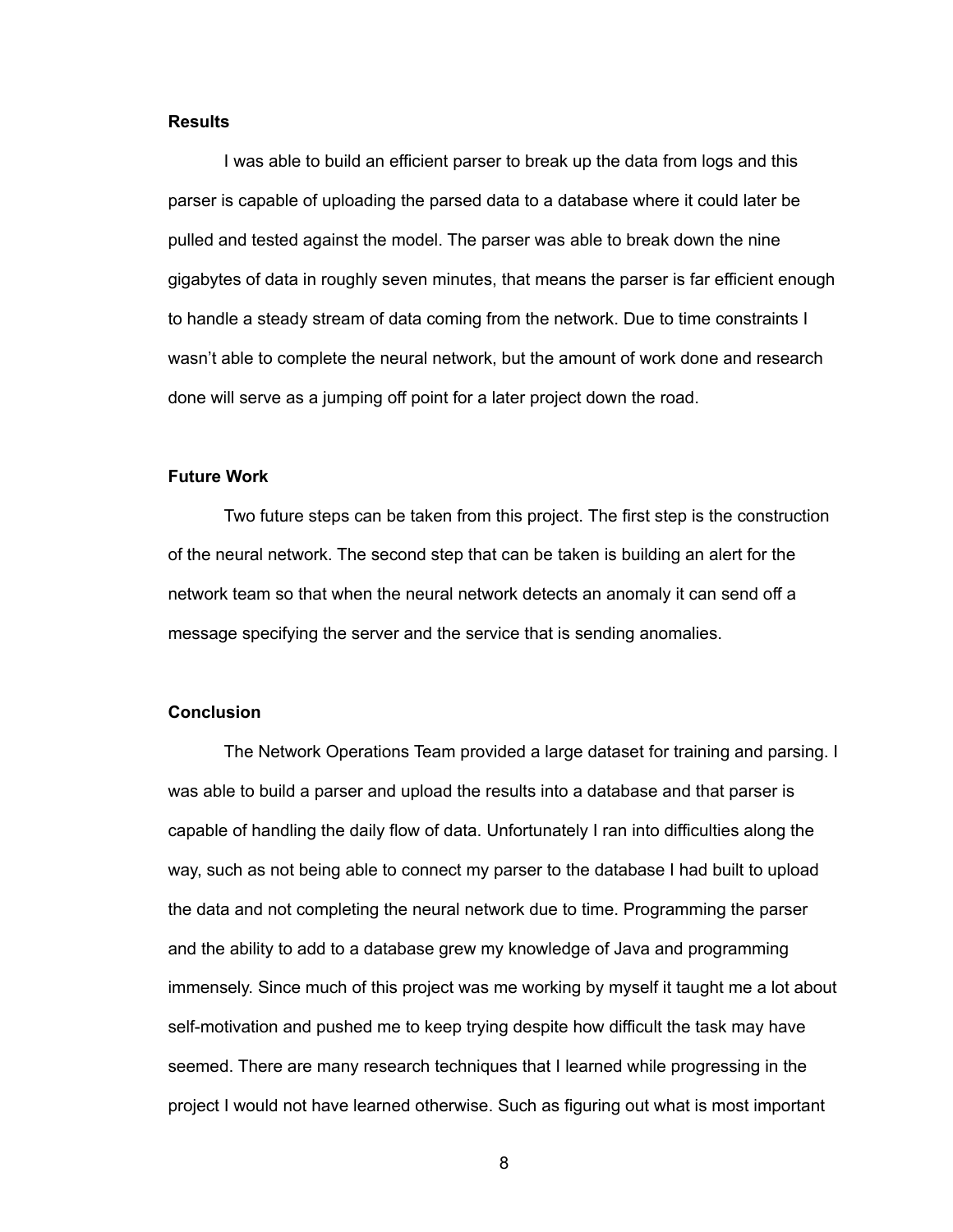for a project and finding what I need to fill those purposes. I was able to take concepts I had learned in classes and apply them appropriately to seemingly different applications.